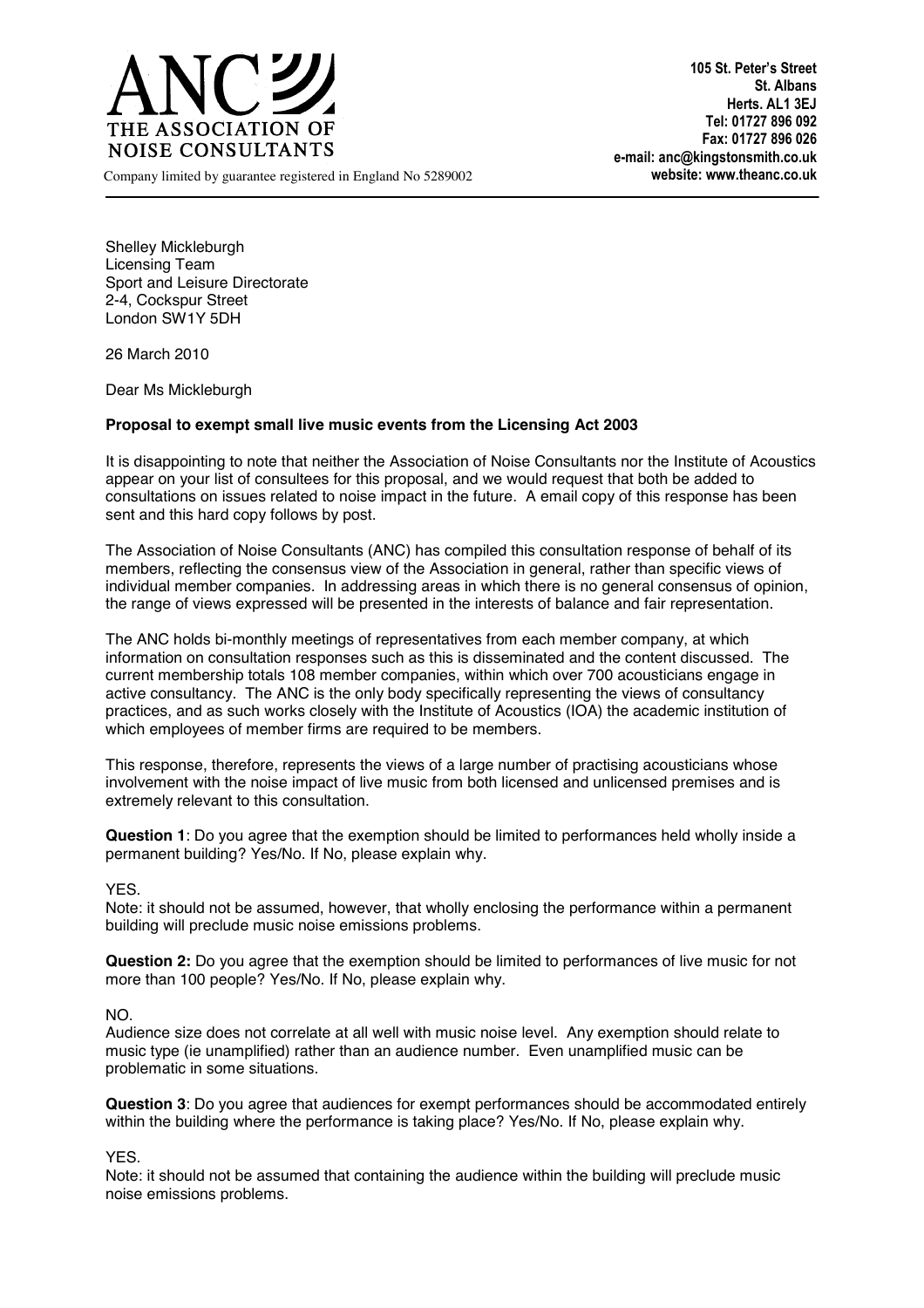**Question 4:** Do you agree that exempt performances should not take place between 11pm and 8am? Yes/No. If No, please explain why.

YES.

Although less likely to be utilised, allowing music noise impact in the early morning appears unnecessary. We would recommend extending the hours of restriction to 2300-1100.

**Question 5:** Do you agree that there should be an exclusion process as set out above? Yes/No. If No, please explain why.

YES

**Question 6**: Do you agree that the exclusion process should be similar to the current review process, with the modifications proposed? Yes/No. If No, please explain why.

YES

**Question 7**: Do you agree that licensed premises that qualify for the proposed exemption should have to apply through the Minor Variations process to remove licence conditions that apply to the exempt live music performance? Yes/No. If No, please explain why.

# YES

**Question 8:** Do you agree that this proposal cannot be achieved by non-legislative means? Yes/No. If No, please explain why

## YES

**Question 9:** Do you agree that the effect of the proposal is proportionate to the policy objective? Yes/No? If No, please explain why.

## NO

Noise levels within the venue are not dependant on audience number. Another parameter should be used to define the limit of this exemption (eg non-amplified music, or a restriction on amplification equipment)

**Question 10:** Do you agree that the proposal, taken as a whole, strikes a fair balance between the public interest and the interests of any person adversely affected by it? Yes/No. If No, please explain why.

NO

Avoidable noise impact is likely to occur to residents close to some venues if these proposals are taken forward

**Question 11:** Do you agree that the proposal does not remove any necessary protection? Yes/No. If No, please explain why.

NO

The proposals remove the 'vetting' process current in place

**Question 12:** Do you agree that the proposal does not prevent any person from continuing to exercise any right or freedom which that person might reasonably expect to continue to exercise? Yes/No. If No, please explain why.

No

The proposals restrict the rights of neighbours to prior protection from a known source of likely disturbance, and replace a retrospective exclusion process, by which time the disturbance, and in some cases actionable nuisance, will have already occurred.

**Question 13:** Do you agree that the proposal has no constitutional significance? Yes/No. If No, please explain why.

YES